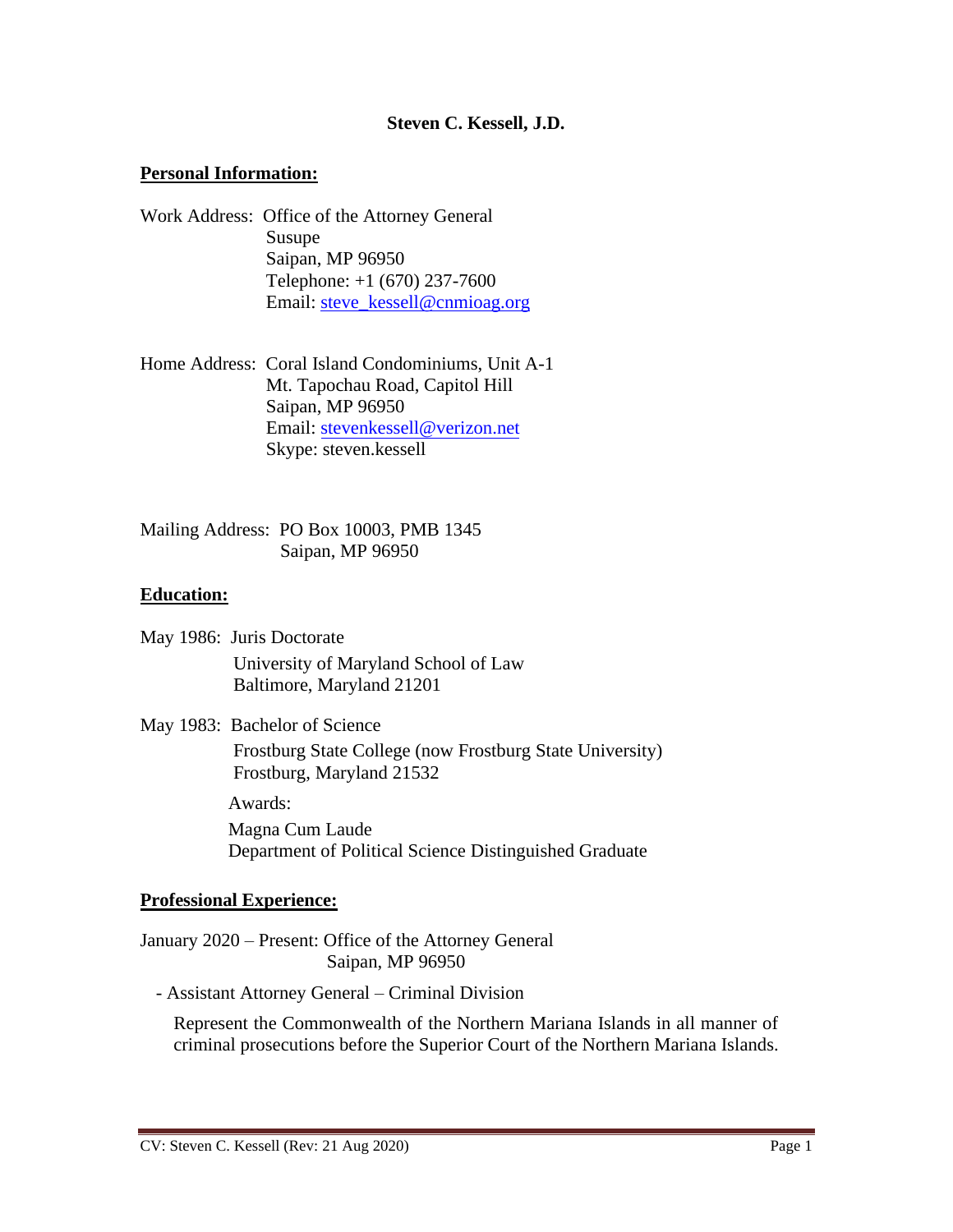## August 2017 – December 2019: American University of Central Asia Bishkek, Kyrgyzstan

- Dean of Faculty

Serve as the faculty's advocate within the University and serve as the liaison between faculty and central administration; responsible for the recruitment, retention, and development of University faculty; oversee the faculty hiring process carried out by the respective academic programs; oversee the faculty evaluation process; oversee the budget performance of individual academic units/programs and prepare hiring and budgets plans; oversee the curriculum development process; review, draft and/or revise internal university policies as needed; investigate internal harassment complaints; perform such other tasks and functions as may be assigned by the University President.

Direct report to the University President.

# August 2015 – December 2019: American University of Central Asia Bishkek, Kyrgyzstan

- Associate Professor, Law Division

Teach a variety of courses in both the LL.B. and LL.M. programs, including:

Business Legislation and Policy (LL.B.) Comparative Law in a Changing World (LL.B. and LL.M.) Criminal Law I (LL.B.) Criminal Law II (LL.B.) Criminology (LL.B.) Introduction to Law (LL.B.) Lawyers in Film (LL.B. and LL.M.) Legal Analysis, Reasoning and Conclusion (LL.M.) Legal Writing (LL.B.) Research Methods (LL.B.) Supervise Senior and Master Thesis Papers

September 1, 2018 – December 2019: Ala-Too International University Bishkek, Kyrgyz Republic

- Adjunct Professor of Law

Teach a variety of courses in the LL.B. program, including: Criminology (LL.B.) Information Technology and the Legal Profession (LL.B.)

April 2016 – November 2016: Central Asian Policy Review Bishkek, Kyrgyzstan 720060

- Deputy Editor-in-Chief (Non-paying position)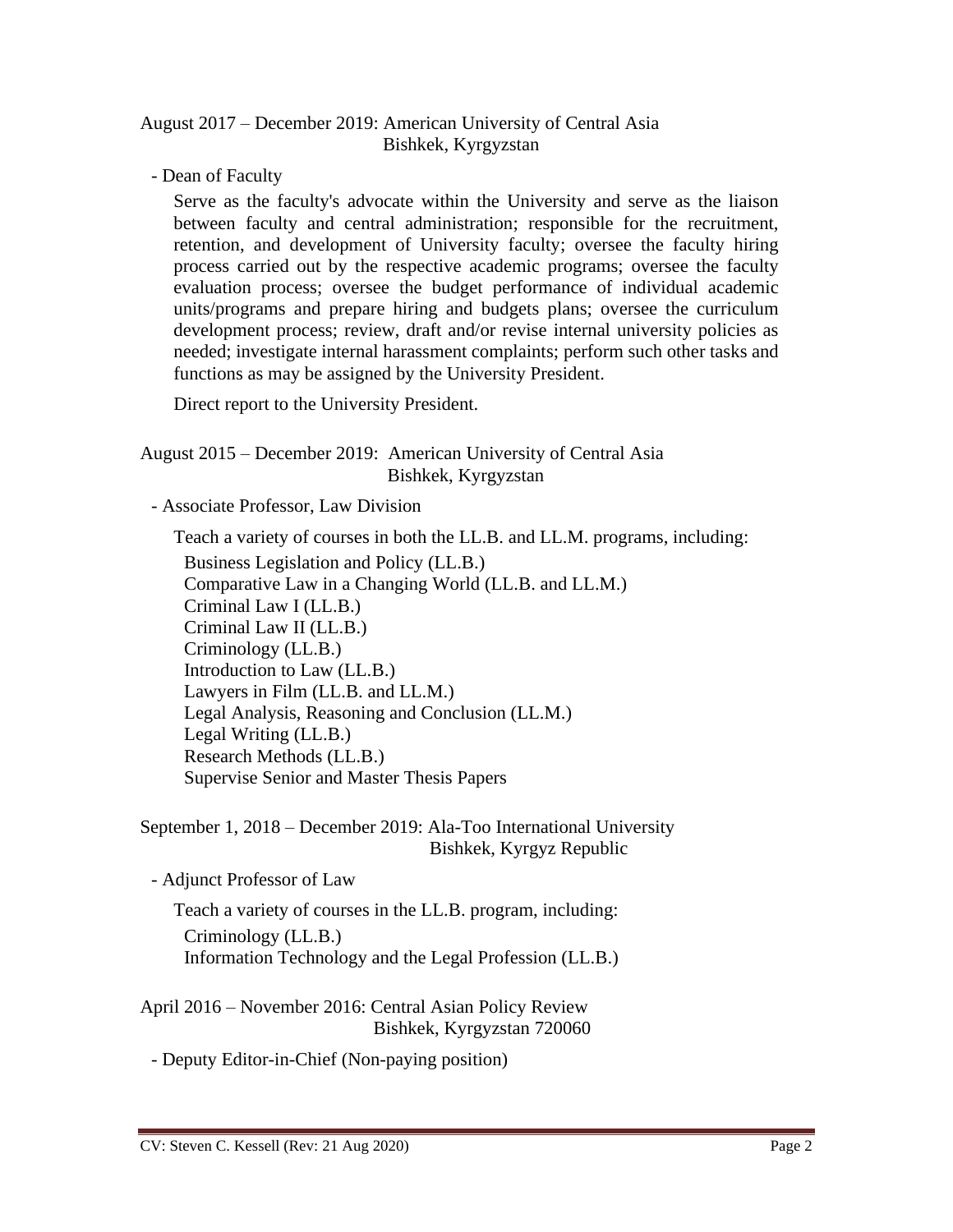Reviewed, edited and approved articles for publication in the Central Asian Policy Review.

November 2014 – October 2019: American Bar Association Rule of Law Initiative Bishkek, Kyrgyzstan

- September 1, 2019 – Present: Long-Term Legal Specialist

Provide technical support, specifically the remote monitoring of sub-grantee M&Is, to the ABA ROLI/Progress Consortium "Access to Justice and Support for the Rule of Law in the Philippines" program (Cooperative Agreement Number: AID-OAA-A-16-00044, Associate Award No.72049218LA00002USAID).

- October 1, 2018 – January31, 2019: Long-Term Legal Specialist

Provided technical assistance to the ABA ROLI "Support to the Kyrgyzstan Legal Defense Community" program (USAID Grant No. AID-176-A-12-00001), specifically, the writing of an external evaluation of the 6+ grant-funded project.

- October 1, 2016 – June 30, 2017: Long-Term Legal Specialist, Bishkek, Kyrgyzstan

Provided technical assistance to the ABA ROLI "Court Monitoring of Drug Related Criminal Cases in Central Asia" program (U.S. Department of State Bureau for International Narcotics and Law Enforcement Affairs Grant No. INLEC-INLCJ-14-011), the goal of which was to evaluate and improve the effectiveness of the criminal justice systems in the Central Asia Republics (CAR), specifically, Kyrgyzstan, Kazakhstan and Tajikistan, during the investigation, arrest, trial, and sentencing phases of drug related crimes, with particular emphasis being placed on the proliferation of synthetic drug distribution and use throughout Central Asia.

- June 5, 2016 – July 30, 2016: Short-Term Legal Specialist, Dushanbe, Tajikistan

Provided technical assistance to the ABA ROLI "Program to Support Legal Reform in Tajikistan" program (US Department of State Bureau for International Narcotics and Law Enforcement Affairs Grant No. S-INLEC-12-CA-0053), the goal of which was to develop the organizational capacity and efficacy of the newly-formed national bar association, the "Union of Advocates", to effectively support Tajikistan defense advocates by organizing capacity-building trainings for the Union of Advocate's leadership on strategic planning and other administrative aspects of bar association development and leadership.

- September 11, 2015 – May 31, 2016: Long-Term Legal Specialist

Provided technical assistance to the ABA ROLI "Court Monitoring of Drug Related Criminal Cases in Central Asia" program (U.S. Department of State Bureau for International Narcotics and Law Enforcement Affairs Grant No. INLEC-INLCJ-14-011), the goal of which was to evaluate and improve the effectiveness of the criminal justice systems in the Central Asia Republics (CAR), specifically, Kyrgyzstan, Kazakhstan and Tajikistan, during the investigation,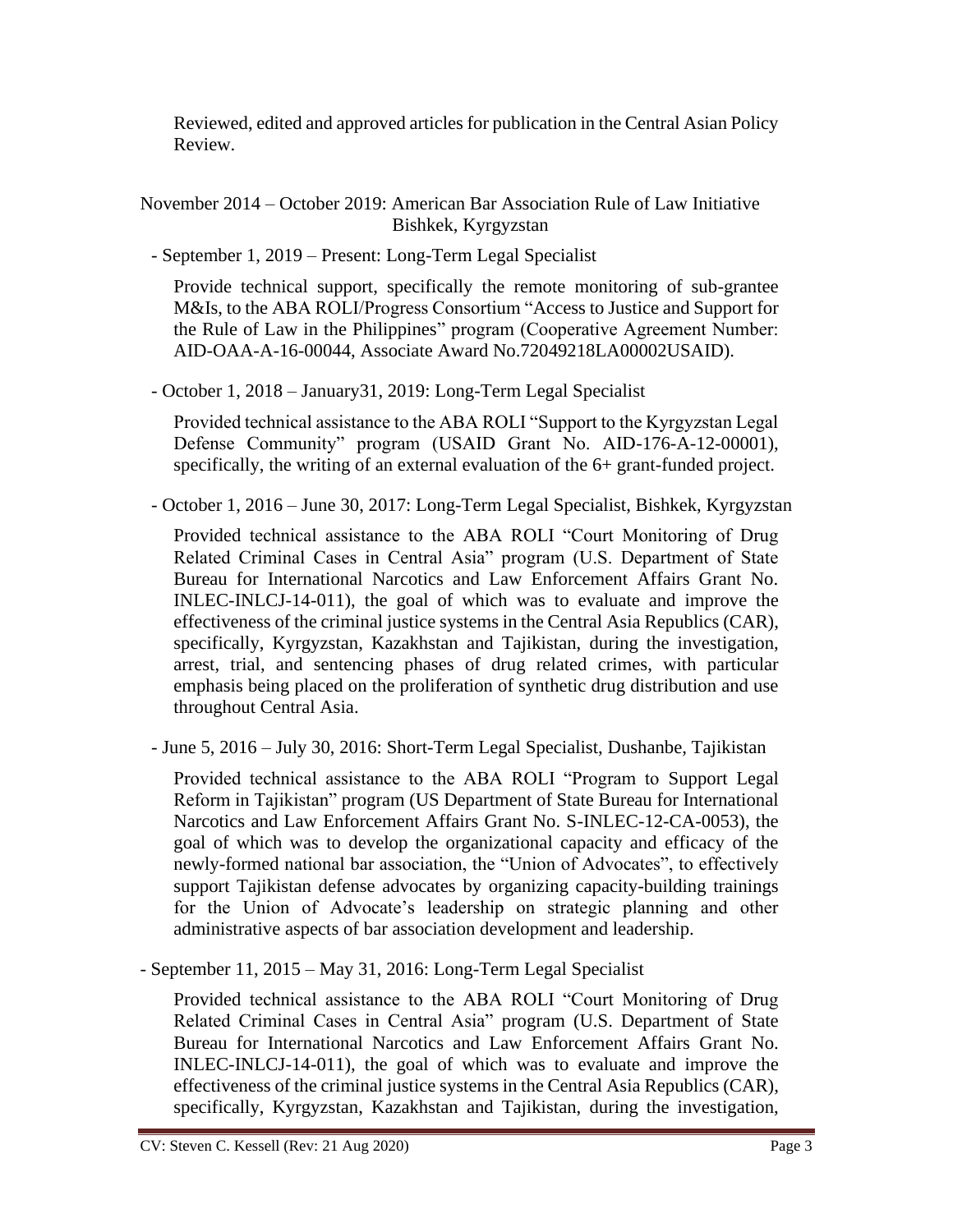arrest, trial, and sentencing phases of drug related crimes, with particular emphasis being placed on the proliferation of synthetic drug distribution and use throughout Central Asia.

- November 7, 2014 – March 15, 2015: Long-Term Legal Specialist

Provided technical assistance to the ABA ROLI "Support to the Kyrgyzstan Legal Defense Community" program (USAID Grant No. AID-176-A-12-00001), the goal of which was to support and assist in the formation and on-going development of the then newly created Advocatura (i.e. unified national criminal defense bar association).

June 2000 – September 2015: Office of the State's Attorney for Washington County Hagerstown, Maryland 21740

- Deputy State's Attorney (October 1, 2004 – September 2015)

Responsible for daily operations of prosecutor's office, including staff supervision (12 attorneys and approximately 20 support personnel), budget management (\$2M USD), docket scheduling (District, Circuit and Juvenile Courts); served as official office representative on numerous community boards; assisted with the development and implementation of Juvenile Drug Court; developed and delivered yearly in-service training to multiple law enforcement agencies; served as special prosecutor for conflict cases; maintained active trial schedule at all trial court levels.

- Assistant State's Attorney III (June 1, 2001 – September 30, 2004)

Responsible for supervision of juvenile court division's daily operations, including the supervision of one other attorney and 2 support staff; served as staff attorney for "Safe Place – Washington County Child Advocacy Center"; a while maintaining an active trial schedule.

- Assistant State's Attorney II (June 5, 2000 – May 31, 2001)

Responsible for preparing and trying criminal cases brought before the Washington County (MD) District, Circuit and Juvenile Courts.

August 1996 – December 1997: Frostburg State University Hagerstown, Maryland 21740

- Adjunct Instructor Department of Economics

Taught Managerial Economics (300 level course) at university's regional center and at the Maryland Correctional Training Center (state medium-security level penitentiary.

January 1994 – June 2000: Law Office of Steven C. Kessell, P.C. Hagerstown, Maryland 21740

- Principal Shareholder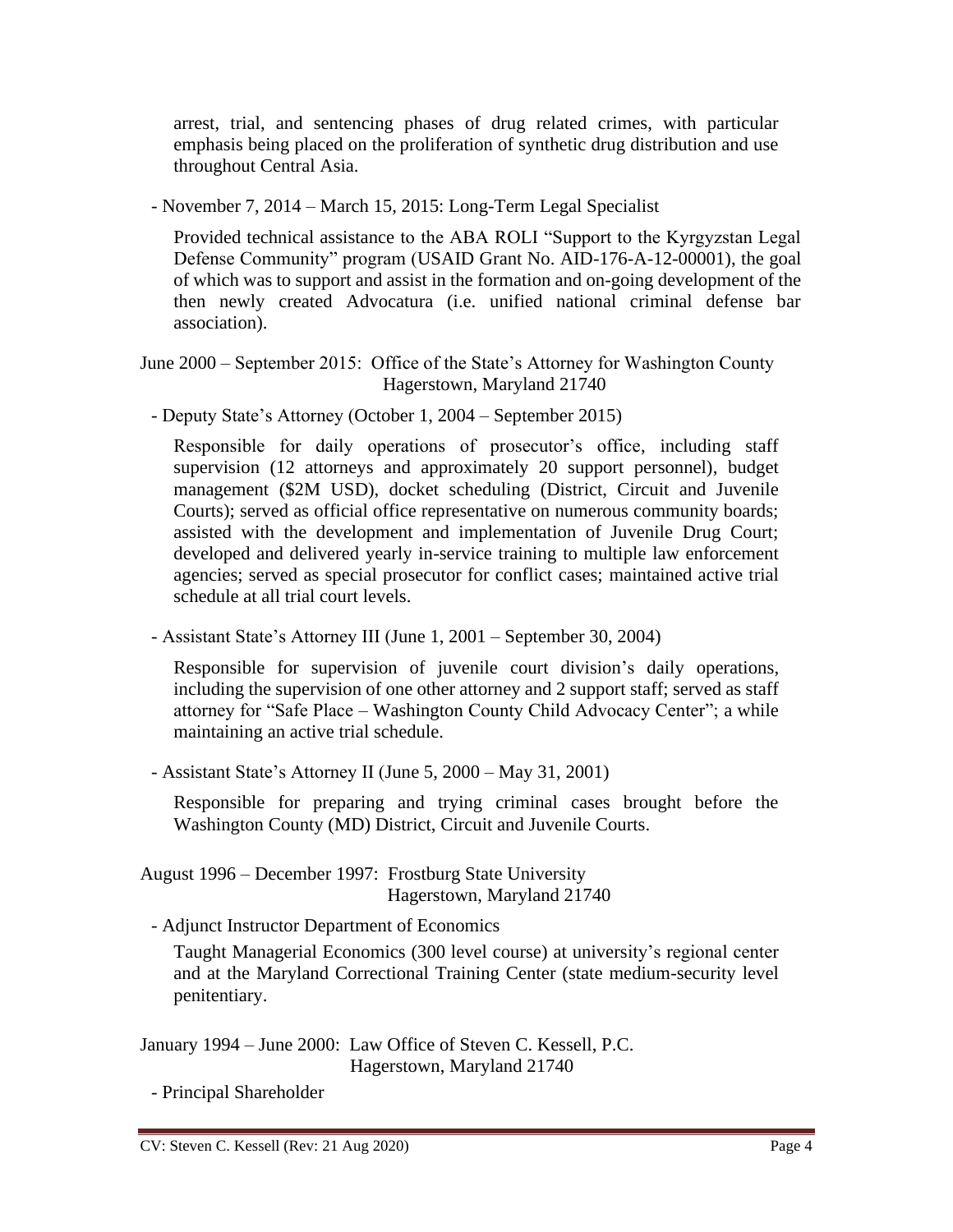Maintained solo private legal practice focused primarily on criminal/juvenile defense (including conflict cases for the Maryland Public Defender's Office); family law and wills/powers of attorney.

January 1993 – December 1993: Law Office of Gregory C. Bannon, Esq. Hagerstown, Maryland 21740

- Associate Attorney

Focused primarily on criminal/juvenile defense; civil litigation.

June 1991 – December 1992: U.S. Department of Justice Washington, D.C.

- Chapter 7 Bankruptcy Trustee

Administered meetings of creditors in "no asset" bankruptcy proceedings in the Federal District for the State of Maryland.

January 1989 – December 1992: Snyder & Poole, P.A. Hagerstown, Maryland 21740

- Associate Attorney

Focused primarily on family law; juvenile / criminal defense in misdemeanor and felony cases; managed branch office in Cumberland, MD.

April 1988 – December 1988: Snyder & Benjamin, P.A. Hagerstown, Maryland 21740

- Associate Attorney

Focused primarily on family law; juvenile and minor criminal/juvenile defense.

August 1986 – March 1988: Hearne & Bailey, P.A. Salisbury, Maryland 21802

- Associate Attorney

Focused primarily on real estate title searches, real estate closings, minor criminal and traffic offenses.

January 1986 – May 1986: Hon. James S. Sfekas Circuit Court for Baltimore County, Maryland Towson, Maryland 21204

- Law Clerk/Asper Fellow

Prepared pre-trial case summary memorandums, conducted legal research, drafted judicial opinions, prepared various other documents, such as jury instructions, voir dire questions, and verdict sheets, as requested by the Court.

# **International Symposiums/Conferences:**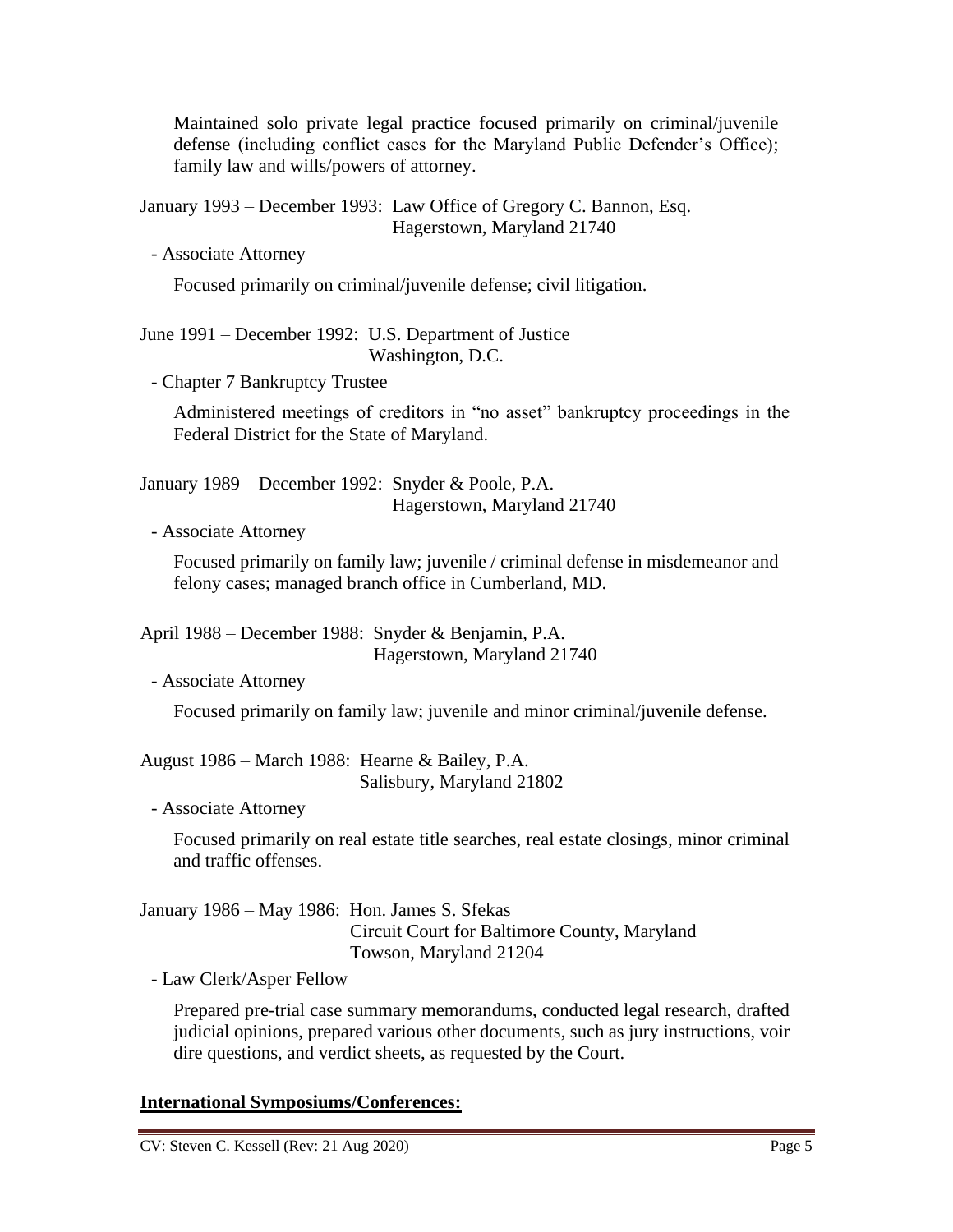Reforming State-Owned Enterprises in Central Asia: Challenges and Solutions, (Bishkek, Kyrgyzstan (September 26 – 27, 2019)

- Moderator for panel discussion on the evaluation of productivity and performance of State-Owned Enterprises.

Issues of Professional Ethics for Advocates, Bishkek, Kyrgyzstan (February 14, 2017)

- International expert on lawyer ethics.

Specifics of Investigating and Considering Drug Related Criminal Cases – International Experience, Almaty, Kazakhstan (November 18 – 19, 2016)

- Country Representative of ABA ROLI.

Training on Effective Investigation and Prosecution of Drug Trafficking and Illicit Flow, Tunis, Tunisia (October 24 – 27, 2016)

- Lead trainer for a four (4) day intensive training for Libyan prosecutors, focusing on techniques to understand the nature of international drug trafficking, identify methods used by international drug trafficking organizations and developing effective strategies to prosecute transnational drug traffickers.

The Second International Scientific Conference of the Bar of the Kyrgyz Republic on "Modern Challenges and Trends in the Development of the Legal Profession and Lawyer Activity: International Experience, Bishkek, Kyrgyz Republic (October 10-11, 2016)

- International expert on the role of the modern bar association in the U.S. legal system and legal professionalism.

International Seminar on Countering Drug-Related Crime and Improving Efficiency of Criminal Law Sanctioning: Mitigating Threats to National and International Security, Political Stability and Accountability, and Economic Development, Tashkent, Uzbekistan (March 3, 2016)

- International expert on the process of consideration of cases of drug trafficking in the courts and on the main issues of defense of clients in drug-related cases.

Regional Meeting on Discussion of the Court Monitoring Results on Drug-Related Criminal Cases, Dushanbe, Tajikistan (December 7-8, 2015)

- Regional representative of ABA ROLI.

International Seminar on Criminal Procedure and Legal Mechanisms to Combat Drug Trafficking: The Experience of Uzbekistan and International Practices, Tashkent, Uzbekistan (December 1-3, 2015)

- International expert on criminal defense practices.

Promotion of the Rule of Law in the Kyrgyz Republic, Cholpon-Ata, Kyrgyzstan (October 5-7, 2015)

- International expert on professional ethics.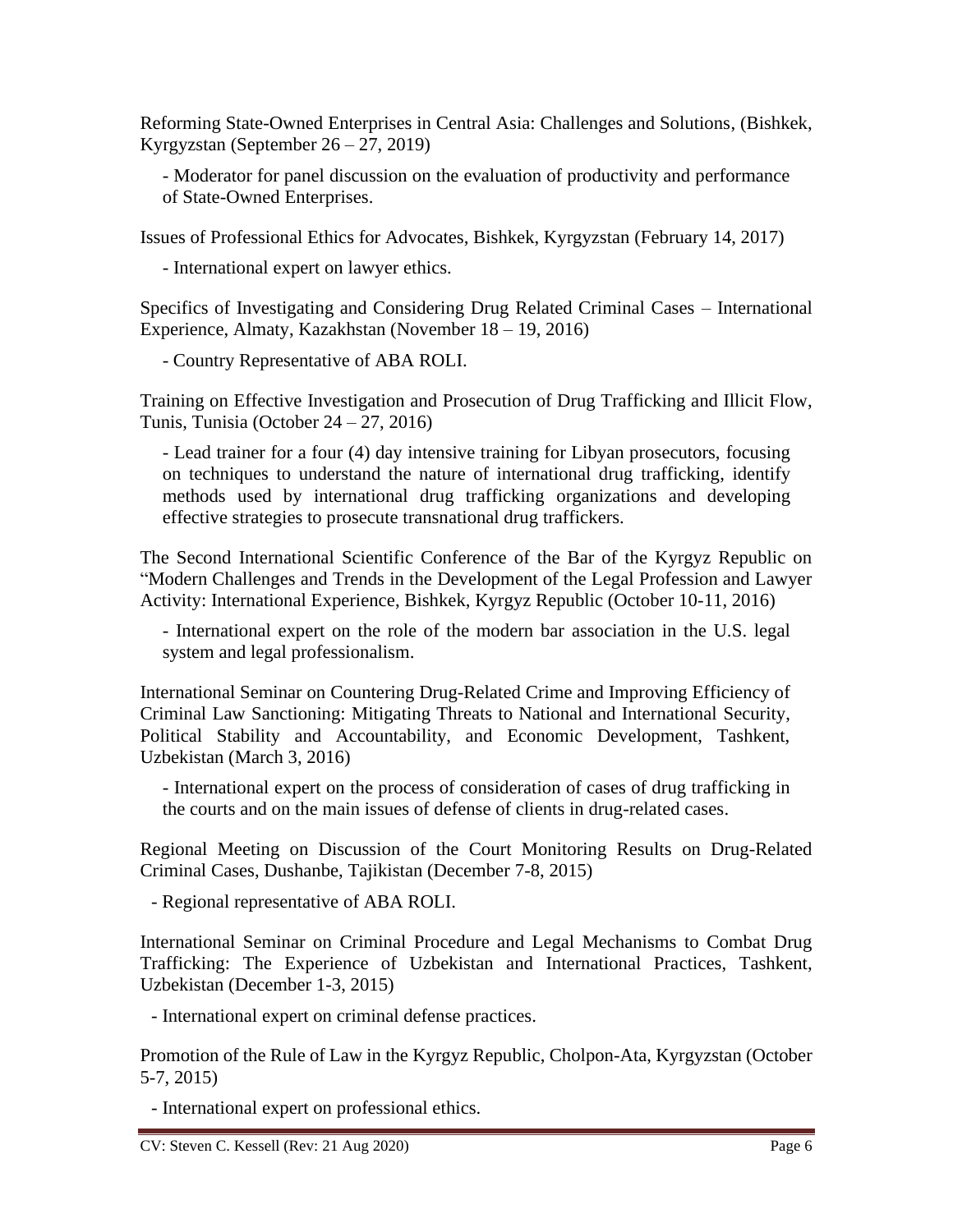## **Teaching/Training Experience:**

Maryland State's Attorneys Association Trial Advocacy Course

- Faculty Advisor/Facilitator for three (3) day Trial Advocacy Course for new prosecutors (less than 12 months experience).

Hagerstown Community College Police Academy

- Instructed police cadets in Fourth, Fifth and Sixth Amendment law, court preparation and etiquette and report writing.

Western Maryland Police Academy

- Instructed police cadets in Fourth, Fifth and Sixth Amendment law, court preparation and courtroom etiquette, and report writing.

NDAA National Advocacy Center

- Faculty Advisor/Facilitator for intensive five (5) day trainings (Trial Advocacy I; Trial Advocacy II; Cross Examination) for prosecutors at the National Advocacy Center when it was located at the University of South Carolina, Columbia, SC.

Yearly In-service Training for Hagerstown Police Department (MD); Washington County (MD) Sheriff's Office; Hancock (MD) Police Department: Smithsburg (MD) Police Department; Boonsboro (MD) Police Department

- Prepared and presented yearly case law and legislative updates to county police agencies as part of their continuing education and recertification process.

#### **Professional Associations:**

January 2020 – Present: CNMI Bar Association

April 1988 – August 2014: Washington County (MD) Bar Association

- President: July 1, 2012 – August 19, 2014

- Vice-President: July 1, 2011 – June 30, 2012

- Treasurer: July 1, 2009 – June 30, 2011

- Director-at-Large: July 1, 2003 – June 30, 2009

April 1988 – December 1992: Allegany County (MD) Bar Association

August 1986 – March 1988: Wicomico County (MD) Bar Association

June 2000 – December 2014: Maryland State's Attorneys Association

- Technology Committee: July 2009 – August 2014

June 2000 – December 2014: National District Attorneys Association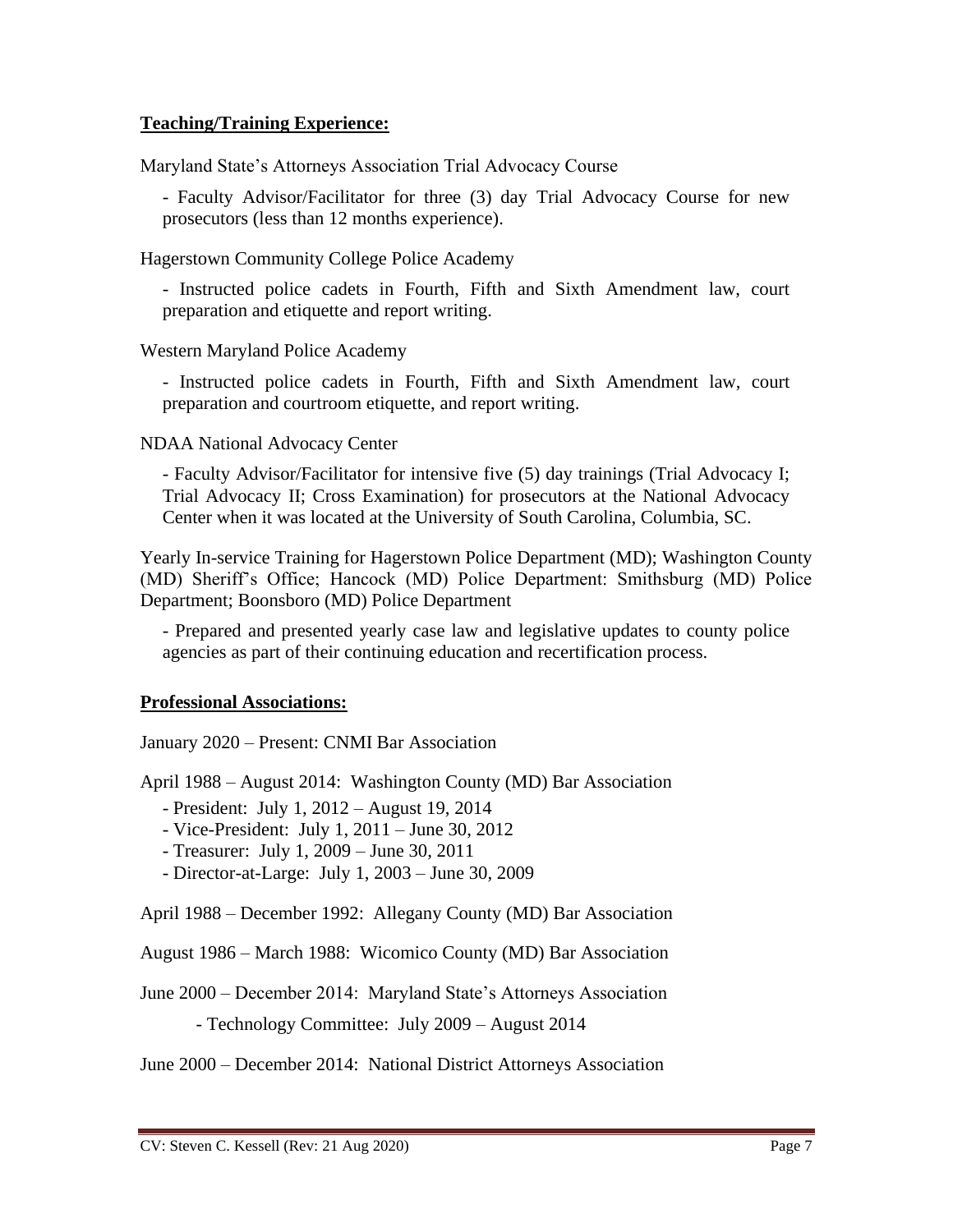# **Board Memberships:**

June 2014 – August 2014: Executive Board Member, Mason-Dixon Council, BSA Hagerstown, Maryland 21740

July 1998 – June 2003: ARC/Washington County (MD) Hagerstown, Maryland 21740

February 2007 – August 2014: Western Maryland Children's Center Facility Advisory Board Hagerstown, Maryland 21740

October 2004 – August 2014: Representative of Washington County State's Attorneys Office:

- Law Enforcement/Mental Health Advisory Committee
- Washington County Drug and Alcohol Task Force
- Adult Fatality Review Board
- Family Violence Council of Washington County
- Washington County Technical High School Program Advisory Board

# **Foreign Country Experience:**

August 2015 – December 2020: Bishkek, Kyrgyzstan June – July 2016: Dushanbe, Tajikistan November 2014 – March 2015: Bishkek, Kyrgyzstan February 2014: Port-de-Paix, Haiti July 2013: Siguatepeque, Honduras February 2013: La Entrada, Honduras July 2012: Siguatepeque, Honduras January 2012: La Planeta/San Pedro Sula, Honduras July 2010: Siguatepeque, Honduras July 2009: San Pedro Poas, Costa Rica

# **Language Proficiency:**

English: Fluent Spanish: Beginner Russian: Nominal

# **Publications:**

Kessell, S. and Mateeva, K., *Legal Ethics and the Provision of Free Legal Services in the Kyrgyz Republic*, (Dec. 27, 2017) (ACTED) <http://www.acted.org/en/facilitating-access-justice-and-strengthening-rule-law-kyrgyzstan>